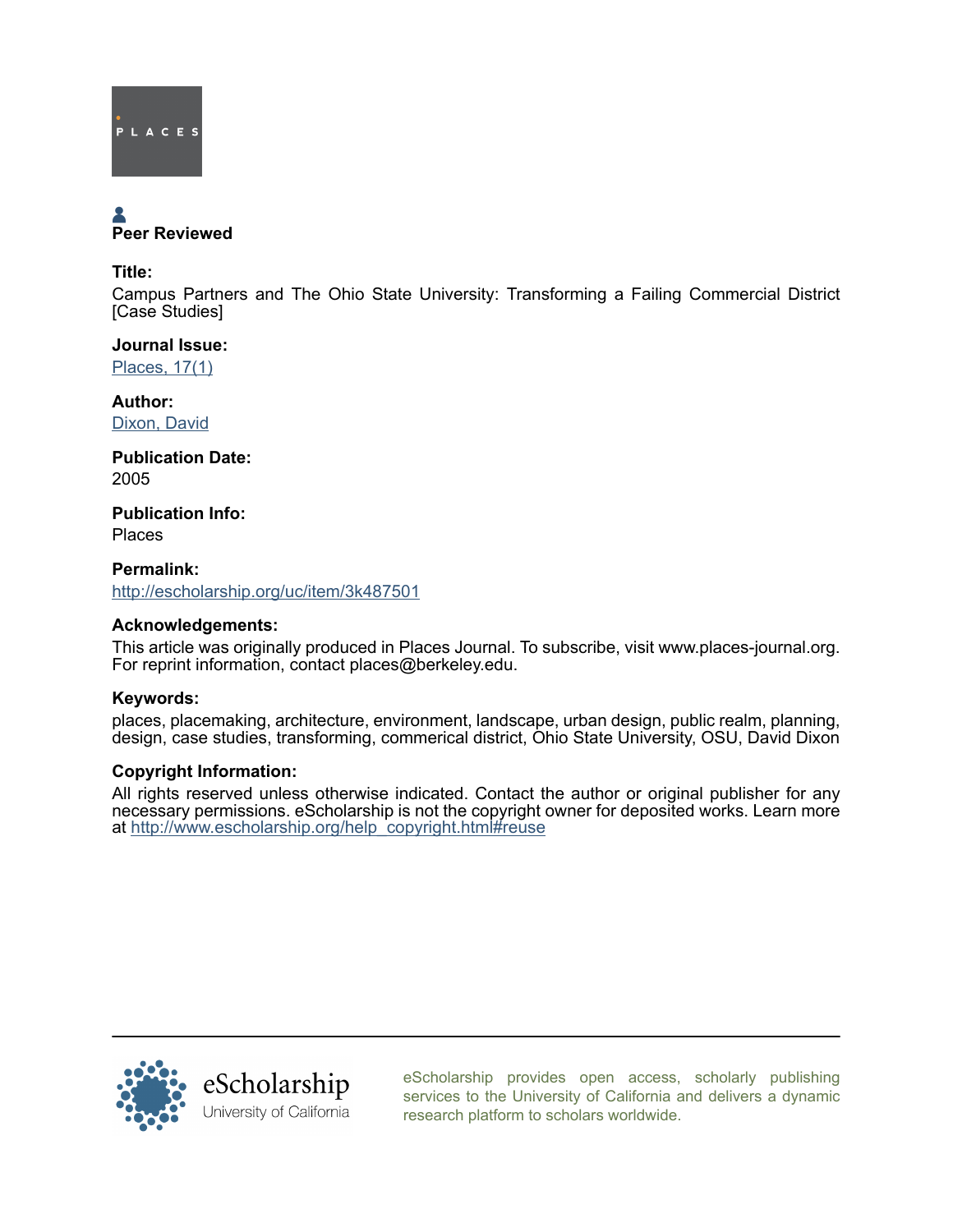# **Campus Partners and The Ohio State University: Transforming a Failing Commercial District**

# **David Dixon**

The Ohio State University (OSU) is a public university with growing national stature as a center of learning and research. Located about two miles north of downtown Columbus, OSU became increasingly convinced during the 1990s that it needed to address disinvestment in surrounding neighborhoods, both to protect its ability to attract students, faculty and staff and to fulfill its historic mission of public service as a land-grant institution.

The university's growing commitment to civic engagement is no accident. It is the largest employer in Columbus. Its campus accommodates a combined student, faculty and staff population of almost 50,000 (greater than the city's downtown workforce).

The most significant aspect of the university's commitment to date is an ongoing engagement with the City of Columbus, local business and political leaders, and neighborhood groups to revitalize nearby sections of High Street. The proudest symbol of this engagement so far is the 500,000-sq.ft. mixed-use South Campus Gateway, now under construction.

#### **Planning Context**

OSU is located at the center of a university district bisected by High Street, the city's historic "Main Street" and primary artery. High Street defines the eastern edge of the campus, and across it lies a highly diverse mix of shops, bars, entertainment venues, and food businesses. The university district itself extends along High Street roughly a mile north and south of the campus.

OSU saw the neighborhoods around its campus change dramatically in the years following World War II. Middleclass families moved to the suburbs, and the businesses and services that those families had supported largely followed. Soon after, the university consciously began to close itself off from the street and adjacent neighborhoods. Most symbolic and devastating, it closed 15th Street, traditionally the front door to the campus, and located a new performing-arts center so as to block visual connection between the campus, High Street, and the university district beyond.

Over these years a social disconnect also began to emerge between the university and nearby, formerly closely associated residential districts. By the mid-1990s more than 60 percent of undergraduate and graduate students lived outside the university district. Meanwhile, new residents of the area were increasingly low-income — predominantly people of color — who replaced what had been a far more racially and economically mixed population.

Concerned that its downtown was losing jobs and tax revenue to increasingly ambitious office parks in its



northern suburbs, the city exacerbated this gulf when it converted High Street into an arterial to enhance accessibility. Arterial status meant removing curbside parking and closing streets that connected residential neighborhoods to High Street.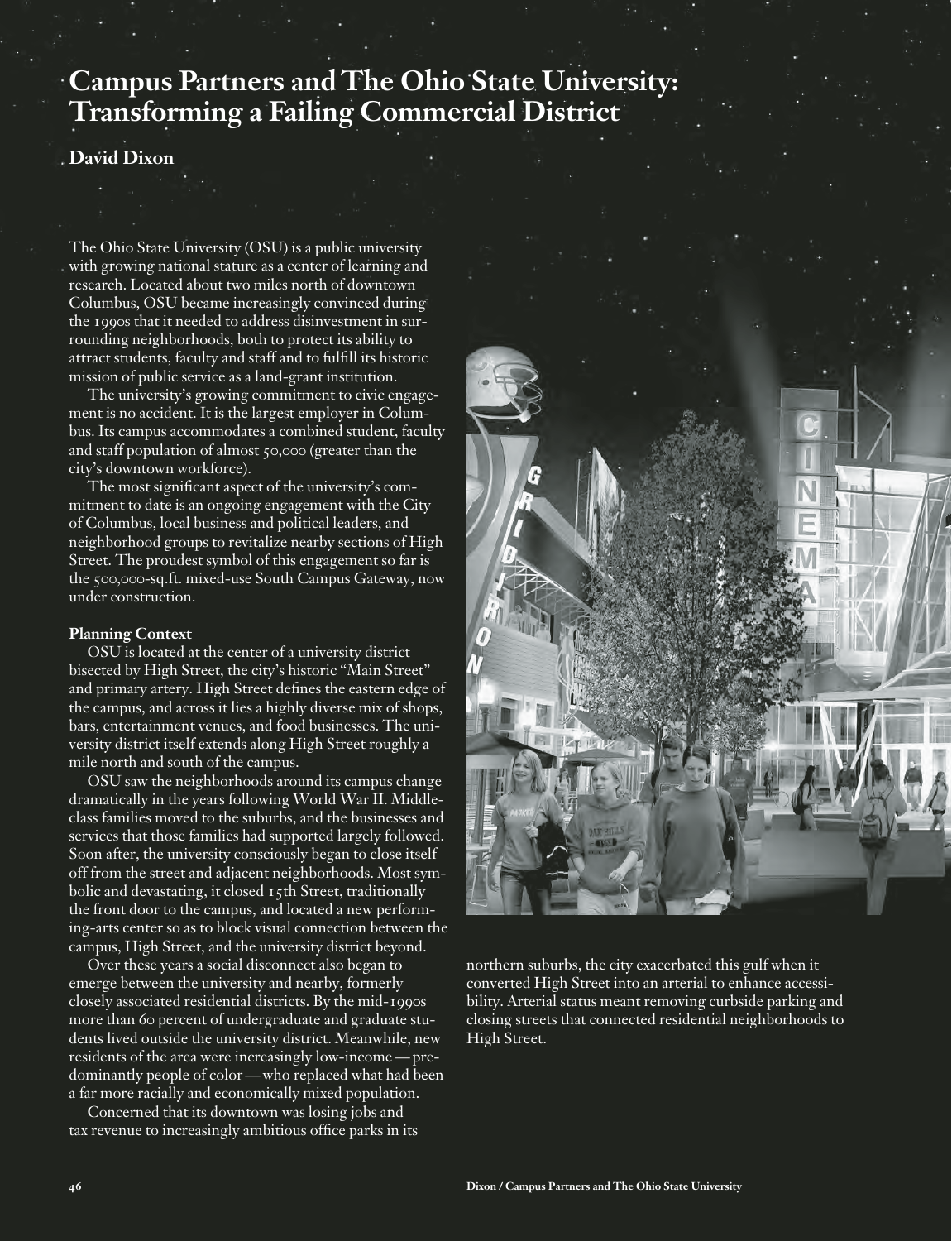

Then, as disposable income in the area declined and suburban competition exploded, smaller retailers moved out and strip retail began to replace traditional pedestrianfriendly outlets north and south of the campus. Crime also became a concern, further accelerating the departure of students and long-time residents.

Rendering of the South Gateway rendering. Image courtesy of Elkus/Manfredi Architects.

#### **Forming Campus Partners**

Case Study

In 1992 OSU's President, Gordon Gee, took the position that the university and the city should launch a partnership to "stem the tide of neglect" across the university district. Gee proposed that the university should take the lead in planning and funding, and he appointed neighborhood and city representatives as well as members of the university community to a task force to shape a comprehensive revitalization strategy.

The task force considered a wide range of options, from direct university participation in revitalization to creation of a for-profit entity independent of the university. But it eventually recommended formation of a group to be known as Campus Partners for Community Urban Redevelopment under an Ohio statute that confers on "community redevelopment corporations" a wide range of public powers — most notably the ability to carry out eminentdomain takings. The task force further determined that the university would provide essentially all funding and that it would appoint a majority of the board; the other members would be city and community representatives.

According to the task force, there were many arguments for establishing Campus Partners.

• Revitalization should be led by an entity with a clearly defined mission and full-time staff. Flexibility and effectiveness in undertaking planning and real estate development would also be key, and the university could not provide that expertise.

• A clear source of authority was needed separate from the university's own collegial decision-making process.

• Distance from the university structure would be important, both to shield OSU from potential controversy and to inspire community acceptance.

• Despite the need for distance, it would be equally important to take advantage of the university's relationships with alumni, who constituted much of the political, business and civic leadership in Columbus and central Ohio. A university connection would also convey instant credibility and leverage with the city and with major agencies such as the U.S. Department of Housing and Urban Development. • Finally, the new entity would need to live up to private-sector expectations by playing the dual role of the redevelopment authority (assembling land and handling relocation, demolition and environmental cleanup) and the source of "patient capital" (taking early risks related to planning and market studies, land purchases, etc.).

Incorporated in January 1995, Campus Partners was charged with developing a comprehensive neighborhood revitalization plan and an implementation program for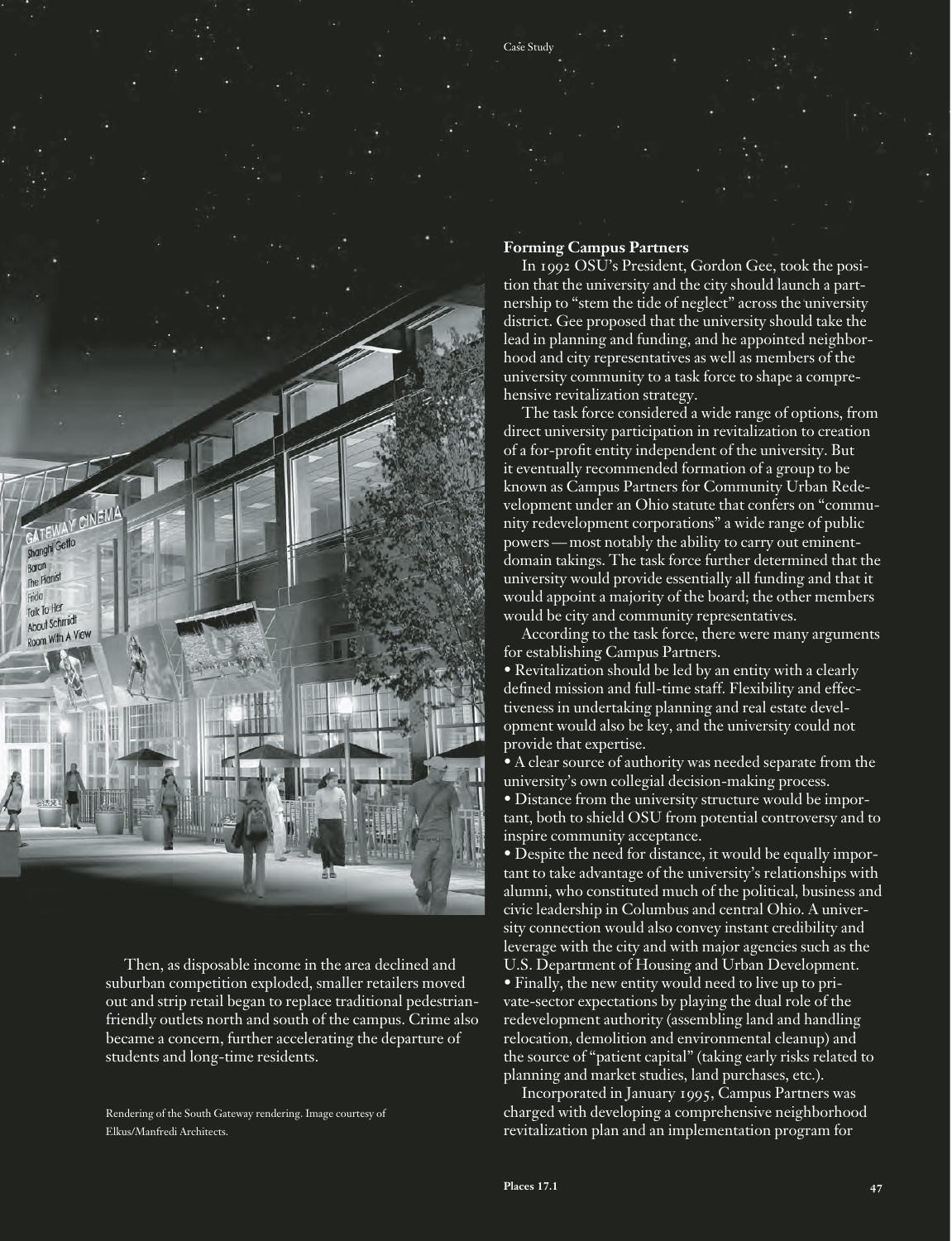the university district. To this effort, OSU committed \$3 million in initial operating funds. This was followed by a \$25 million investment from the university endowment for direct real estate investment, including site assembly.

#### **Campus Partners' Early Steps… and Missteps**

Campus Partners almost immediately selected a consultant to prepare an encyclopedic compendium of neighborhood revitalization programs and strategies. But controversy soon developed when Campus Partners and its planners were accused of trying to define the future of the university district for its residents, rather than with them.

When it became clear it was making enemies faster than friends, Campus Partners realized it had to change course, learn more about other key players, and develop working partnerships with residents, business owners, the City of Columbus, and local property owners and developers. In particular, local groups did not necessarily give high priority to the kinds of university-oriented businesses that Campus Partners' initial leadership envisioned. Instead, they were more concerned with enhancing neighborhood services and retail establishments, preserving historic structures, preventing university expansion into their neighborhoods, and addressing local political issues.

The city's planning professionals, meanwhile, recognized that they needed to inject public-sector concerns into the planning process, including economic development and job creation, district design guidelines comparable to those developed in other neighborhoods, and troubleshooting to prevent political problems. Finally, housing developers, while initially enthusiastic, grew concerned about competition from new development, possible eminent-domain takings, and access to potential development activities. The perceived lack of a community-based planning process brought the project to a halt by the end of 1996.

In early 1997 Campus Partners' first president resigned and was replaced by Terry Foegler, who had planning and

development experience in both the public and private sectors. Foegler immediately made two critical decisions: to lead with more community-based planning strategy, and to let decisions reflect that broader involvement; and to step back from a district-wide approach and proceed with a series of sequential projects that could be more readily backed by nonuniversity stakeholders.

#### **Reaching Out Anew to the Community**

Foegler decided to start by focusing on decline along High Street, and Campus Partners hired Goody, Clancy&Associates to create a vision and strategy for its revitalization.

The new outreach effort began by creating an Advisory Steering Committee chaired by the executive director of the University Community Business Association. The committee included representatives from neighborhood organizations, the city, a variety of university offices, property owners, local businesses and developers, and OSU students.

To resolve the goals of such different stakeholders into a single vision and plan, participants were urged to express their concerns early on. The consultants then organized a two-month education period to explore the range of viewpoints raised by committee members. The goal was not to create a perfect vision and strategic plan, but to arrive at positions that maximized benefits and minimized costs from a variety of perspectives.

As the process reached its midpoint, committee members began to articulate a series of shared perspectives that eventually provided a foundation upon which to build a plan.

#### **Creating a Plan**

Once the elements of such a common vision were in place, Goody Clancy began to translate them into a set of urban design principles.

The new High Street would need to be viewed as a common ground, offering a mix of uses and public spaces

Over the years the foursquare, though rarely distinguished, brick buildings that line the street have suffered more from botched attempts at modernization than outright neglect. Their slapped-on facades, out-of-date neon signs, unused upper floors all testify in

one way or another to their owners' doomed efforts to stem the drift of businesses to the suburbs in the 1950s and 1960s where life was newer and parking easier.

The character of the neighborhood is defined more particularly by a quiet and even decorous distance from mainstream culture, so that in local restaurants like Hound Dog Pizza and Whole World Natural Foods you can see old counterculture types and Gen-Xers at neighbor